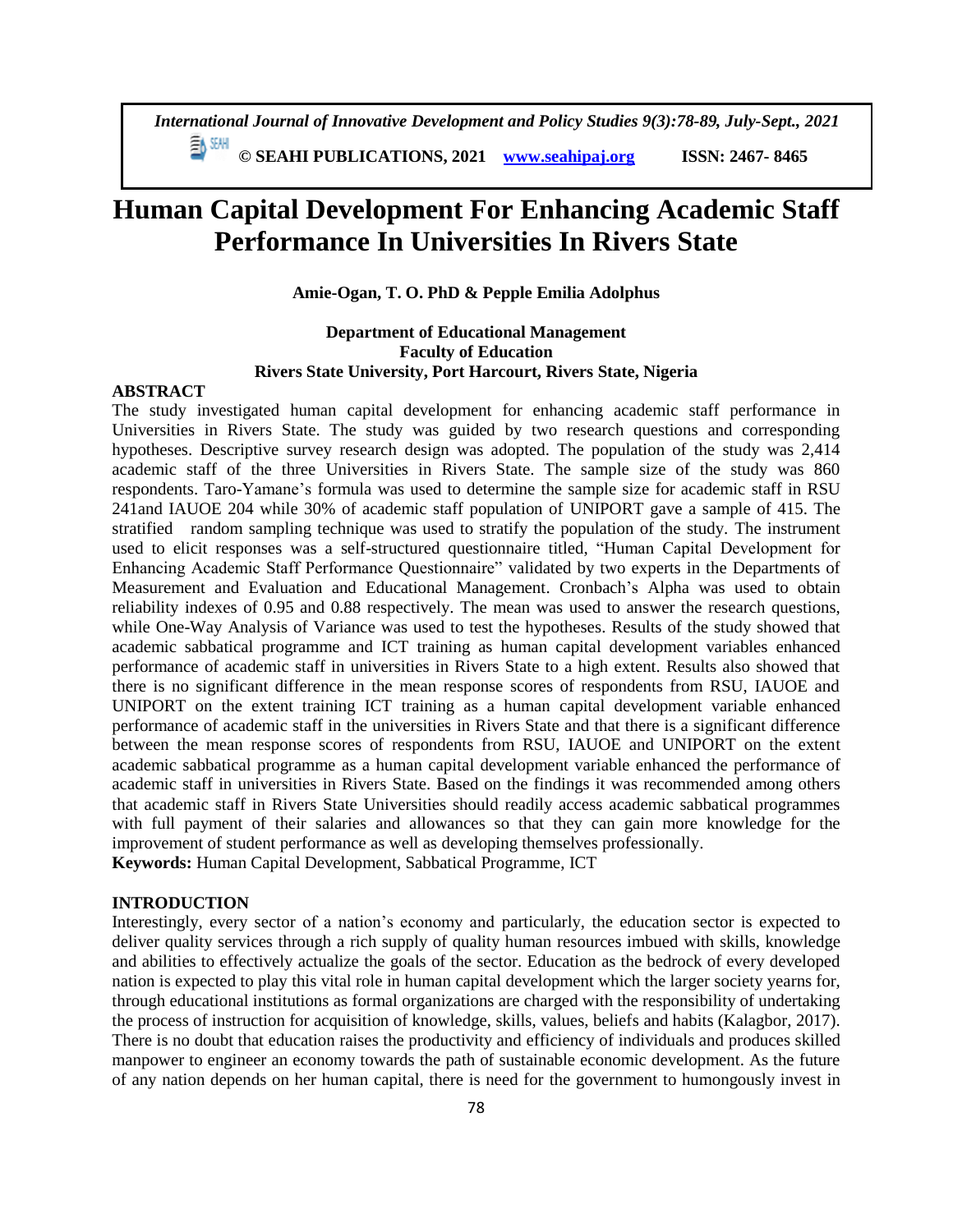the education of its citizenry with the aim of increasing productivity in the political, economic and social spheres of the economy.

In general human capital encompasses the skills, knowledge and abilities acquired by people to do their jobs very efficiently in an organization. The increasing success of any organization depends on the accumulation of this resource. Therefore, it is expected that organizations which are saddled with the job of managing recruitment and selection processes must engage the right persons with the needed skills and abilities with an aim of training and developing them systematically for an envisaged organizational success. This is what Armstrong (2012) and Amanchukwu (2013) termed as human resource management function which encompasses the equipment, motivation and development of employees and their skills, knowledge, abilities and ideas for higher organizational productivity.

The main focus of human capital development is on developing the most superior workforce, in order to enable individual organizations accomplish their work goals in service to customers. It is also known that the shortage of skilled people can act as a limiting factor on individual organizations and on the economy as a whole. This, therefore is in the interest of organizations and nations to maximize their human resources by investing in the skills of their workforce as well as their entire citizenry. In corroboration, Eigbiremolen and Anaduaka (2014) emphatically stressed that, the sustainable development of any nation is determined by the development of people and their skills and abilities to fully commit and channel their energies and talents for purposes of political, economic and social development.

In the education sector, universities have proven to be 'Ivory Towers' where intellectuals display high level of intellectualism through variants of researches that contribute to a range of knowledge in the world of knowledge. In the past academic staff of Universities were recruited and selected in line with the National Universities Commission's guidelines or benchmark for minimum academic standards (BMAS) established in 1962 and reconstituted in 1972. The body is charged with the responsibility to regulate and monitor activities of the Nigerian Universities, in order to maintain quality and improved performance of academic staff. The NUC's BMAS emphasizes a ratio of one (1) lecturer to thirty (30) students to be taught in a conducive learning environment. Also appointment and promotion of all categories of staff is required to be in line with the regulations as contained in the NUC amended Act of 1988 for BMAS for all Nigerian universities in 1989 (Okojie, 2007).

However, in Nigeria generally and in Rivers State particularly recruitment and selection of academic staff have been highly politicized and compromised as the best brains for the academia are exchanged with mediocre individuals based on cronyism of political party and family affiliations. The gap that has been so created with the afore mentioned anomalies need to be filled with developmental and training programmes for the academic staff to improve on their inadequacies as lecturers.

Again, Covid-19 Pandemic brought about stagnation of an academic session in institutions especially in State owned tertiary institutions due to lack of requisite skills and knowledge in Information Communication Technology. Denga (2015) opined that this may have been as a result of lack of training and insensitivity of the government and institutions concerned to fund and key into ICT training of both lecturers and students as poor parents cannot afford purchasing electronic devices like laptops, android phones among others for their children while some lecturers complain of paucity funds to purchase personal laptops. In spite of the inevitable circumstance tertiary institutions found themselves, some state and private institutions in Nigeria took the bull by the horn to train their staff on how to use different platforms electronically for the uphill task and successfully commenced teaching and learning, writing examinations, organizing conferences, seminars, project defenses online to counter the colossal academic challenge.

University education in Rivers State is not left out, in ensuring that the policy of human capital development is effectively implemented for improved performance of academic staff determined by improved students' outcomes. Though, most policies beautifully made have failed for poor implementation, due to the attitude of the government and leaders of higher institutions (Ololube, 2018). Institutional leaders who are supposed to be apolitical turned political and continued to politicize activities that would have led to implementation of policies such as human capital development in the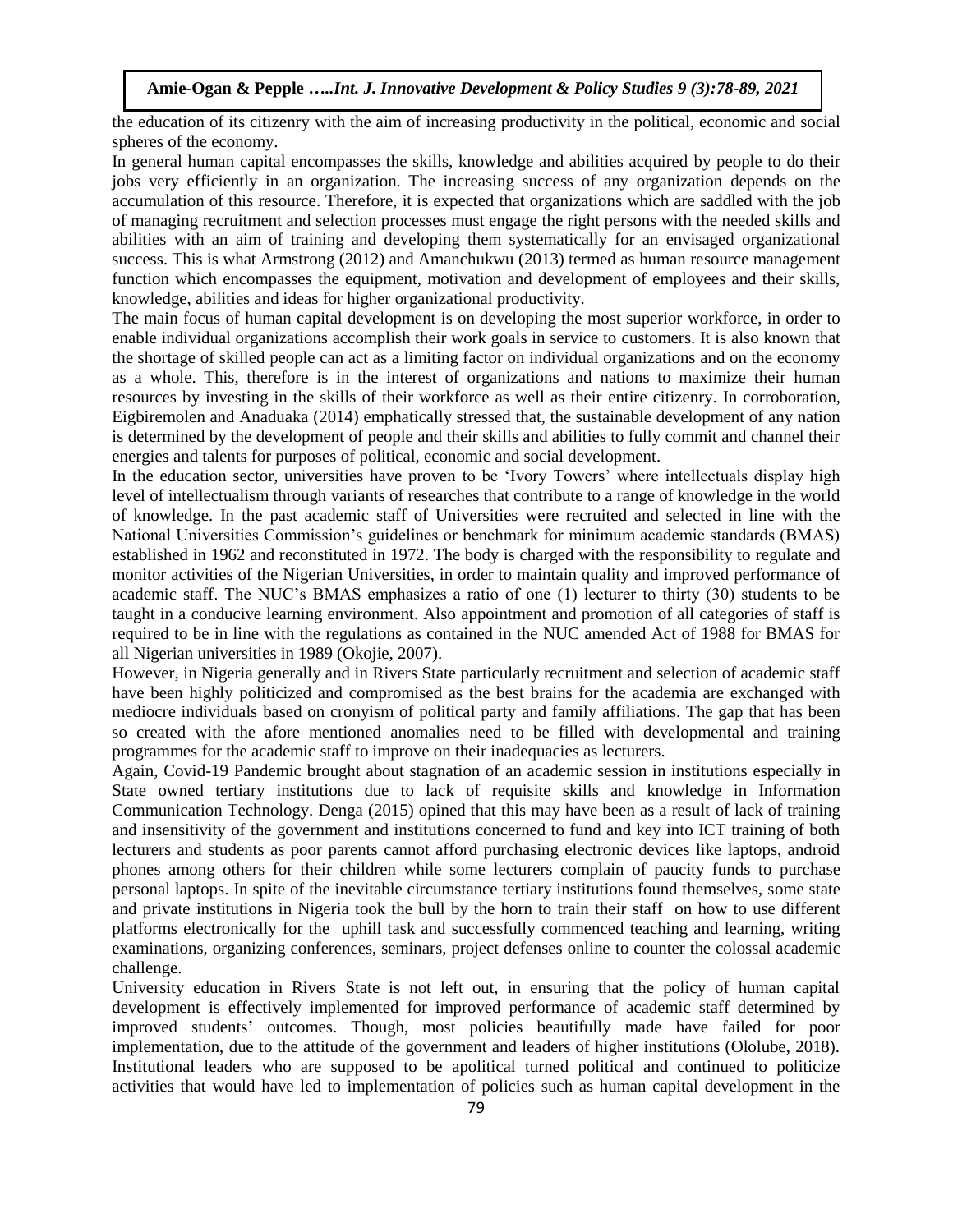institutions of learning (Agi & Adiele, 2015). Notably, recruitment and selection processes for academic staff in the universities are expected to be in line with employment ethics and NUC'S guidelines but do these aspects of human capital development follow due process? Are these processes not compromised? And if they are, what are universities doing as ivory towers to meet the benchmark of academic staff? It is based on the fore-going that the researchers investigated the extent to which sabbatical programme and ICT training enhanced academic staff performance in universities in Rivers State.

# **Sabbatical Programme as a Human Capital Development Variable for enhancing Academic Staff Performance in Universities**

Sabbatical may mean an extended leave from a full-time career or engagement. It is an exchange programme university faculty or academic staff and employees in most well-structured organizations enjoy at some point of their work life. It is a programme through which academic staff exchange views and cross fertilize ideas with their counterparts in other universities for professional development. Exchange programmes such as sabbatical leaves are aspects of human capital development in most organizations that are determined to create the opportunity for employees to perform efficiently towards achieving set goals. Richard and Friedrick (2019) opined that in participating in an exchange programme, the organization offers the openness, freedom, and culture to match people. In other words, in giving the opportunity to staff to undergo exchange programmes such as sabbaticals, the leader expects participants to share their learnings and experiences with others so as to invest more in the programme for the growth of an organization. As an instrument of building leadership and developing manpower, the exchange programme is a win-win that benefits both the organization and participants. Experiences gathered during sabbatical leaves as exchange activities are used in innovating and developing institutions academically and administratively in meeting their expectations or goals.

The primary aim of staff exchange programme vis-à-vis sabbatical leave in Nigerian universities is to promote a programme of visiting academic staff between the present university where such academic staff are engaged on an exchange programme and his/her home university. The home university of the visiting professor or lecturer shall maintain the payment of his or her salaries and benefits for the duration of his or her absence from the institution for the purpose of exchange mission. In the case of a professor/reader on sabbatical leave, the host university shall cater for the local expenses of the visiting professor/reader covering lodging, transportation and medical care during his or her stay. According to AAU (2015), staff exchange programme is designed to foster inter-university cooperation and exchange of staff between African universities. A lecturer who participates in the programme undertake a range of programmes in the host community which covers teaching, research and other assignments or duties that shall be assigned to him or her. Sabbatical leave as an exchange programme develops the lecturers as they garner new knowledge, skills and abilities from the visiting universities.

In Nigeria, sabbatical leaves are granted to professors, readers and senior lecturers after 6 years of continuous service to the university for 6-12 months (NUC, 2019). The importance of sabbaticals cannot be over emphasized. This is because after teaching for several consecutive years, faculty starts showing lower levels of satisfaction and increased feelings of burnout (Flashpohler, 2009). As an important programme and a means of faculty development widely available to faculty in universities, sabbatical leave has been held to play a significant role in enhancing teaching effectiveness, enlarging scholarly productivity, strengthening academic programmes, and developing lecturers' sense of belonging, commitment and loyalty to their institutions (Wilderman, 2012).

Lecturers become more serious about their job and channel their energies towards achieving specific goals designed for personal academic development or fulfillment in their fields, not only adding to the achievement of their own, in terms of professional enlightenment and academic growth, but also to the institution. In addition, the sabbatical leave differs from other types of leaves in that it requires a definite period of prior consecutive service and a commitment to return to original service, accompanied with reports of the leave, which potentially increases the sense of loyalty and commitment to the institution and the efficacy of the leave in professional development of staff.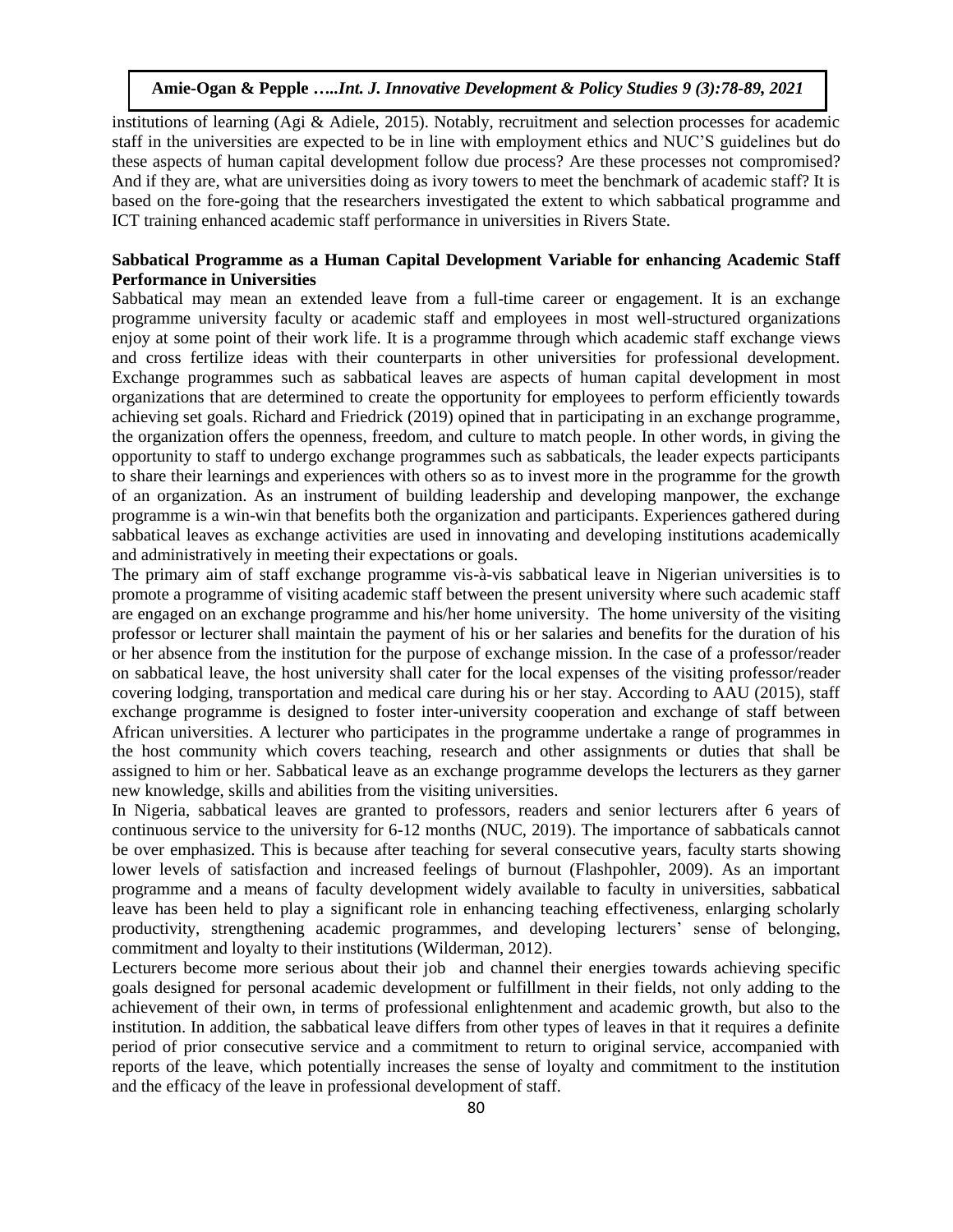There is no gainsaying that, sabbatical leave has a justifiable place in education as it encourages faculty development, and makes a difference in their life-long career (Fuller, 2003). As early as in the 1930s, sabbatical leaves in universities were perceived to have benefitted several lecturers on professional, individual and institutional bases. Thus, universities in Rivers State should not be left out in ensuring that sabbatical programmes are promoted and strengthened for constant participation of academic staff as a means of developing their knowledge, skills and abilities for students' academic success and socioeconomic national development.

# **ICT Training as a Human Capital Development Variable for Academic Staff Performance in Universities**

The acronym ICT infers Information and Communications Technology. In schools it encompasses all technology devices used for effective teaching and learning. Some of these devices desktop and laptops, projectors, digital cameras, printers, photocopiers, tablets, popplet, pen drive, ipod, ipad, webboards, scanners, microphones, interactive whiteboards, DVDs, CDs, flash disc and video games ( Koech, 2021). It has becomes necessary to integrate ICT into education in order to offer opportunities to both teachers and students to key into modern ways of teaching and learning as nations of the world demand through their ICT policies. The need to provide quality education through the utilization of ICT on which the national economy depends on is one of the salient reasons for integrating ICT into education (Gill, 2017). In doing this, the teaching staff in higher education and in particular, university lecturers ought to avail themselves of ICT training at all cost to make impact in the teaching-learning process. Most importantly, the government and leaders of universities are required to encourage and support academic staff in ICT training programmes for capacity building in the use of ICT facilities effectively as well as provide incentives for lecturers to acquire and develop related skills in ICT (Chigozie-Okwum, 2018).

The need to actualize the goal of innovative education through ICT education propelled the government to embark on procurement of basic ICT facilities and trained personnel in that regard. Consequently the role of ICT in education cannot be relegated to the background in the modern world therefore it became imperative to integrate ICT in Nigeria's education system (FRN, 2014).

As part of the programmes towards attaining human capital development in universities and responding to the challenges encountered during emergency situations in the education sector such as health crisis like COVID-19 pandemic, Ebola, political unrest among others, which mostly resulted in suspension of academic activities and forceful closure of institutions, academic staff in universities were required to be trained in the use of information and communications technology (ICT) for the delivery of online teaching which also enhanced student learning from their homes. It should be recalled that, in the National Policy on Education (2014), the Government of the Federal Republic of Nigeria integrated ICT into the education sector, though, the Federal Ministry of Education as it launched the project tagged "School Net", an ICT project aimed at equipping all educational institutions with computers and communications technology facilities (FRN, 2013). The government projected to equip all schools with other ICT equipment like radio, television, smart phones, fax machines, even digital cameras, copiers and scanners as well as connect students to internet server (Chigozie-Okwum, 2018).

Coincidentally at the university level, the National Universities Commission (NUC) earmarked on 12 PC ownerships for lecturers and students. These were to be distributed as follows: One PC to every 2 Lecturers below the grade of Lecturer 1, one PC for each Senior Lecturer; one notebook for each Professor or Reader while one PC was to be given to 4 students (Chigozie-Okwum, 2018). It therefore, became a clarion call to all higher institutions to key into the new development in education through which ICT facilities such as internet, computer, smart phones, radio and television, even when some sections of the academic staff across the universities have already acquired some levels of technical or technological know-how prior to their engagement with the institutions (Peretomode & Peretomode, 2001). In achieving this, universities are urged to establish formidable ICT departments which should be managed by IT savvy professionals; and for universities that were already operating ICT, should be deliberate in the maintenance of new packages installed to meet current trends in education. However,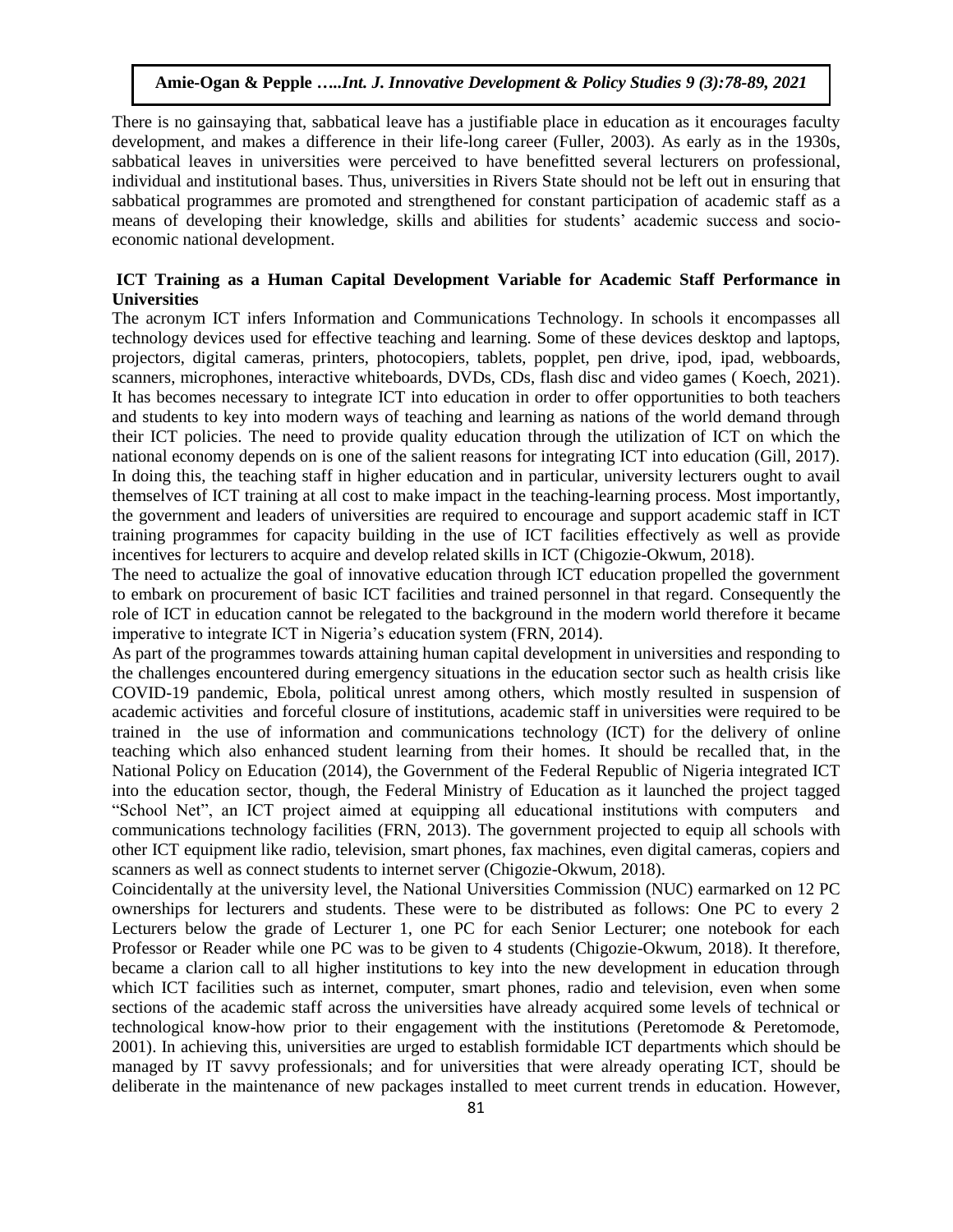Atuenyi (2017) pointed out that, most public universities in Nigeria lack ICT facilities to meet current trends in education.

In order to respond to the challenges of higher education in Africa and Nigeria in particular amid COVID-19 pandemic, the UNESCO regional offices in Abuja and Nairo jointly held two webinars in English and French through ICT, digital inclusion, online training and distance education on 14<sup>th</sup> and 19<sup>th</sup> May, 2020 (UNESCO, 2020). The two webinars which were part of UNESCO's response to continuity courses during and after COVID-19 in Africa, objectively discussed the challenges of higher education in the context of Covid19; how the members of the Global Coalition for Education can assist in addressing and proffering solutions to the challenges and also shared ideas on how to build and develop stronger higher education systems in African countries and Nigeria in particular. Some of the x-rayed challenges and areas of interest were food security, climate change, peace and security, but also knowledge infrastructures, in particular digital, artificial intelligence and what is termed Big Data, a multidimensional crisis which require educational solutions through concerted and multilateral approach. By this approach, equity counts as no country and its citizens were left out in the implementation of all solutions related to this health crisis. Scientific research was to be strengthened through laboratories and teams of young researchers in Africa.

In achieving the above, there were on-line training, radio and television broadcasts to ensure continuity courses during the COVID-19 health crisis. By using radio, television and on-line courses to keep students in learning situations, African states took good measures in managing the emergency situations in education during the health crisis. The initiative of UNESCO towards Global Coalition for Education was to bring together large technological companies ready to help African states to face the insufficient skills and knowledge in infrastructure as many states did not prepare for the emergency situation.

These emergency situations in education occasioned the utilization of on-line teaching and learning in line with the guidelines set by the National Commission for Disease Control (NCDC) to avoid the spread of coronavirus in Nigeria. By that, social and physical distancing was maintained as students learn from their homes majorly in private and some state universities in Nigeria. The Nigerian government and its public and federal universities were blamed for not being able to leverage the educational system by preparing adequately for COVID-19 crisis. While the Nigerian educational system tend to fail generally some countries of the world recorded maximum success. According to Deji-Folutie (2020) the advanced countries of the world celebrated the first graduation of the "Class of 2020 graduates". This instructs that teaching and learning never ceased to take place in those countries amid the outbreak of the virus, but the reverse is the case when academic activities were shut down in Nigeria. It is therefore, expected that the Nigerian government and its higher institutions "take the bull by the horn" to use the ongoing crisis as an opportunity to strengthen ICT in education with specific interest in on-line teaching and learning especially in the new virus Covid Delta that is virulent and records a higher mortality rate.

#### **Statement of the Problem**

Academic staff in any higher institution of learning are a role model of academic excellence. There is the need for a continual human capital development in institutions of higher learning to maintain standards of teaching, supervision and research. There is also the need for the academic staff of Universities to prioritize improvement in their skills, knowledge and abilities in order to meet the emerging global economic challenges and current trends in education. However, the researchers perceived that some academic staff of universities do not access ICT training and avail themselves of development programmes such as sabbatical leave. Also studies have revealed that, most lecturers employed in universities do not possess requisite credentials and technical know-how to impart knowledge competently on students therefore, producing half-baked graduates. This is also blamed on the government, NUC and universities for failing to uphold the guidelines for academic staff employment over time (Peretomode & Peretomode, 2001).

However, irrespective of the critical role of human capital development in the University overall development, there seem to be no much empirical evidence on the extent to which human capital development can enhance academic staff performance in Universities in Rivers State, hence the need for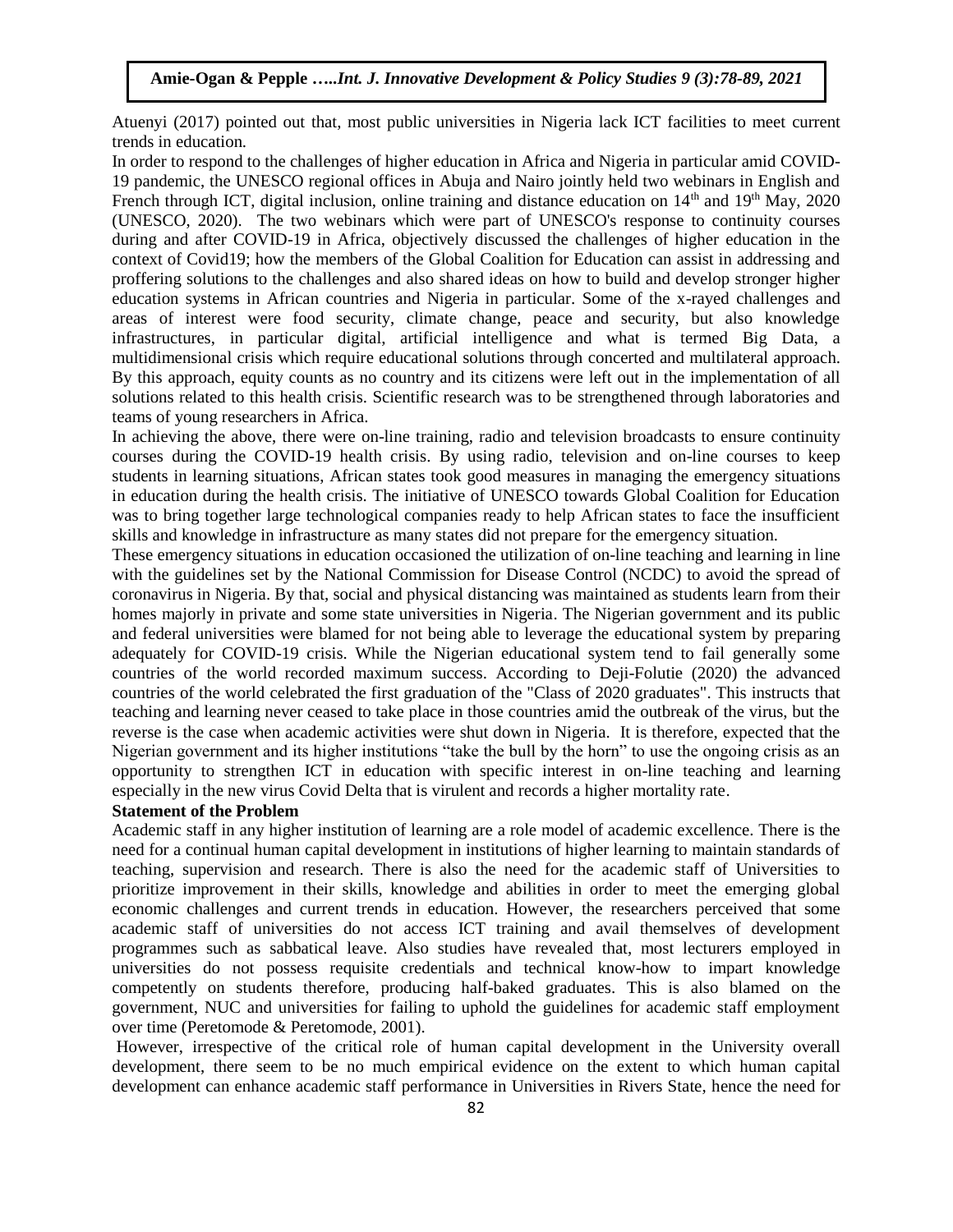this research; which investigated human capital development for enhancing academic staff performance in Universities in Rivers State.

# **Purpose of the Study**

The main purpose of this study was to investigate human capital development for enhancing performance of academic staff of universities in Rivers State. Specifically, the study sought to:

- 1) determine the extent sabbatical programme as a human capital development variable enhance performance of academic staff in Universities in Rivers State.
- 2) Ascertain the extent ICT training as a human capital development variable enhance performance of academic staff in universities in Rivers State.

# **Research Questions**

- 1. To what extent does sabbatical programme as a human capital development variable enhance performance of academic staff in Universities in Rivers State?
- 2. To what extent does ICT training as a human capital development variable enhance the performance of academic staff in universities in Rivers State?

# **Hypotheses**

Ho<sup>1</sup> There is no significant difference between the mean responses of academic staff from Rivers State University, Ignatius Ajuru University and University of Port Harcourt on the extent sabbatical programmes as human capital development variable enhance their performance.

Ho<sup>2</sup> There is no significant difference between the mean responses of academic staff from Rivers State University, Ignatius Ajuru University and University of Port Harcourt on the extent ICT training as a human capital development variable enhance their performance.

# **METHODOLOGY**

The research design used for this study was the descriptive survey design. The population of the study was 2,414 academic staff of the three Universities in Rivers State. The sample size of the study was 860 respondents. Taro-Yamene's formula was used to determine the sample size for academic staff in RSU 241 and IAUOE 204 while 30% of the population of UNIPORT was sampled for the study, which was 415. The stratified random sampling technique was used to stratify the population of the study. A selfstructured questionnaire titled: "Human Capital Development for Enhancing Academic Staff Performance Questionnaire (HCDEASPQ)" was used to collect data from the respondents. The instrument had two (2) sections; Sections A and B. Section A consisted of demographic information while Section B had 10 questionnaire items based on the objectives of the study. The response scale was structured on a 4-point Likert rating scale of Very High Extent (VHE); High Extent (HE); Low Extent (LE); and Very Low Extent (VLE) with values of 4, 3, 2 and 1 respectively. The face and content validity of the instrument was ascertained by two experts in the Departments of Educational Management and Measurement and Evaluation. Cronbach's Alpha was employed to achieve the internal consistency reliability coefficients of 0.95 and 0.88 for the two clusters of the instrument. Mean was used to answer the research questions, while One-Way Analysis of Variance was used to test the hypothesis at 0.05 level of significance.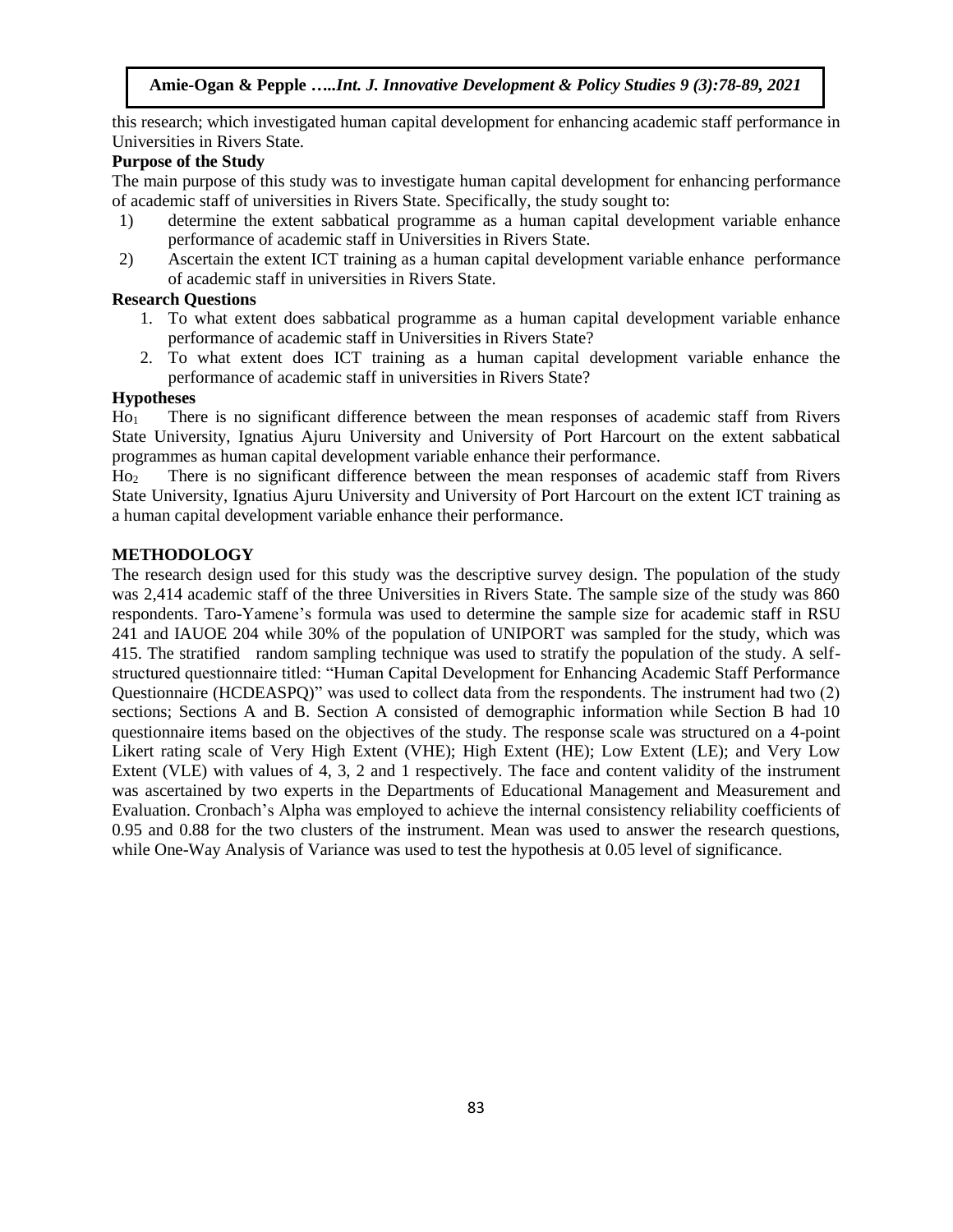# **RESULTS**

**Research Question 1:** *To what extent does sabbatical programme as a human capital development variable enhance performance of academic staff in Universities in Rivers State?*

| Table 1: Mean Scores of Respondents on the Extent Sabbatical Programmes as Human Capital    |
|---------------------------------------------------------------------------------------------|
| Development Variable Enhance Performance of Academic Staff in Universities in Rivers State. |

| S/N            | <b>Items</b>                                                                                                                                             | <b>UNIPORT</b>          |                   |      | RSU Acad.         | <b>IAUE</b> Acad        |                |  |
|----------------|----------------------------------------------------------------------------------------------------------------------------------------------------------|-------------------------|-------------------|------|-------------------|-------------------------|----------------|--|
|                |                                                                                                                                                          | Acad.                   |                   |      | Staff $(n = 241)$ | Staff ( $n = 204$ )     |                |  |
|                |                                                                                                                                                          |                         | Staff $(n = 415)$ |      | <b>SD Rmks</b>    | $\overline{\textbf{x}}$ | <b>SD Rmks</b> |  |
|                |                                                                                                                                                          | $\overline{\textbf{x}}$ | <b>SD Rmks</b>    |      |                   |                         |                |  |
| $\overline{1}$ | in sabbatical<br>Involvements<br>programmes                                                                                                              | 2.71                    | 0.86 HE           | 2.84 | 0.95 HE           | 2.70                    | 0.99 HE        |  |
|                | professional<br>of<br>competence<br>enhance                                                                                                              |                         |                   |      |                   |                         |                |  |
|                | academic staff members in universities as                                                                                                                |                         |                   |      |                   |                         |                |  |
|                | they are offered the opportunity to travel,                                                                                                              |                         |                   |      |                   |                         |                |  |
|                | study and carry out research.                                                                                                                            |                         |                   |      |                   |                         |                |  |
| $\overline{2}$ | Sabbatical programme enables an academic 2.77 0.87 HE<br>staff to gain new experiences that could                                                        |                         |                   | 2.81 | 0.97 HE           |                         | 2.84 0.96 HE   |  |
|                | enhance his job performance.                                                                                                                             |                         |                   |      |                   |                         |                |  |
| 3              | sabbatical<br>programme 2.95 0.91 HE<br>Involvement<br>in                                                                                                |                         |                   |      | 2.99 0.91 HE      | 2.76                    | 1.11 HE        |  |
|                | exposes academic staff to best global                                                                                                                    |                         |                   |      |                   |                         |                |  |
|                | practices in teaching and research work in                                                                                                               |                         |                   |      |                   |                         |                |  |
|                | universities.                                                                                                                                            |                         |                   |      |                   |                         |                |  |
| 4              | Exposure of academic staff to sabbatical 2.73                                                                                                            |                         | 1.01 HE           | 2.99 | 0.85 HE           | 2.89                    | 0.96 HE        |  |
|                | programmes increase their resourcefulness in                                                                                                             |                         |                   |      |                   |                         |                |  |
|                | universities.                                                                                                                                            |                         |                   |      |                   |                         |                |  |
| 5              | Sabbatical programmes create opportunities 2.71 0.92 HE<br>for the academic staff of universities to share                                               |                         |                   |      | 2.86 0.96 HE      | 2.81                    | 1.04 HE        |  |
|                | knowledge on innovations in teaching and                                                                                                                 |                         |                   |      |                   |                         |                |  |
|                | which<br>research<br>enhance<br>their<br>can                                                                                                             |                         |                   |      |                   |                         |                |  |
|                | performances in their home universities.                                                                                                                 |                         |                   |      |                   |                         |                |  |
| 6              | Sabbatical programmes enable academic staff                                                                                                              |                         | 2.72 0.95 HE      |      | 2.82 0.90 HE      | 2.91                    | 1.16 HE        |  |
|                | of universities to share ideas on modern                                                                                                                 |                         |                   |      |                   |                         |                |  |
|                | mode of instructional delivery for efficiency.                                                                                                           |                         |                   |      |                   |                         |                |  |
| $\tau$         | Exchange programmes such as sabbatical                                                                                                                   | 2.76                    | 0.88 HE           |      | 2.86 0.82 HE      | 2.95                    | 0.90 HE        |  |
|                | leave provides the opportunity for academic                                                                                                              |                         |                   |      |                   |                         |                |  |
| 8.             | staff to embark on research.                                                                                                                             | 2.79                    | 0.86 HE           |      | 2.84 0.88 HE      | 2.78                    | 1.22 HE        |  |
|                | Sabbatical<br>leave<br>could<br>serve<br><b>as</b><br>an<br>opportunity for an academic staff to attend<br>professional conferences that can enhance his |                         |                   |      |                   |                         |                |  |
|                |                                                                                                                                                          |                         |                   |      |                   |                         |                |  |
|                | performance in his home university.                                                                                                                      |                         |                   |      |                   |                         |                |  |
|                | Grand $\bar{X}$ for Different Universities                                                                                                               | 2.77                    |                   | 2.88 |                   | 2.83                    |                |  |
|                | Grand $\bar{\mathbf{X}}$                                                                                                                                 |                         |                   |      | 2.83              |                         |                |  |

# **Source: Field Survey, 2021**

Results on table 1 showed the mean values of the respondents (academic staff of University of Port Harcourt, Rivers State University and Ignatius Ajuru University of Education) to questionnaire items (1- 8) as 2.77, 2.88 and 2.83. This implied that to a high extent sabbatical programmes as human capital development variable enhance performance of academic staff in Universities in Rivers State.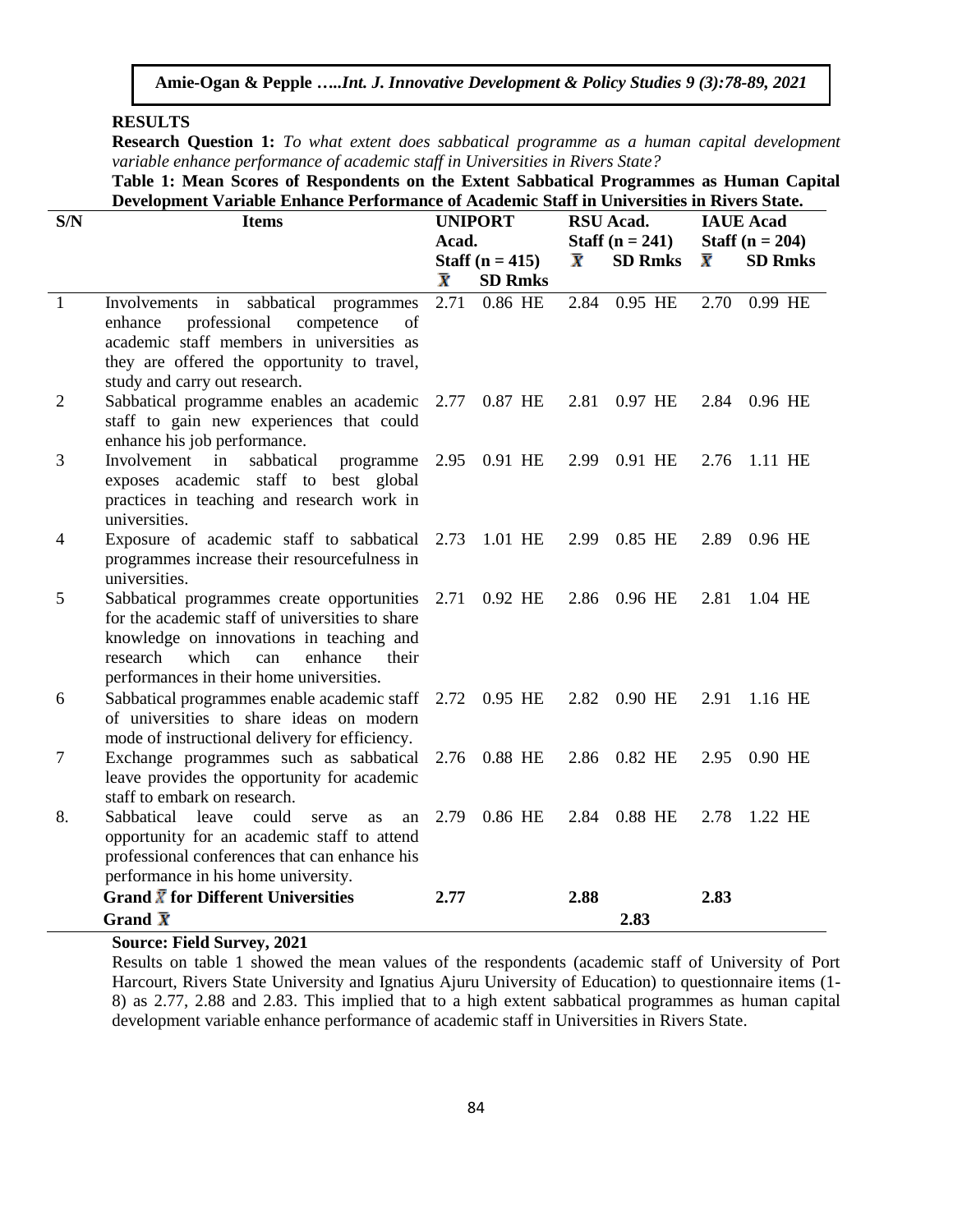**Research Question 2:** *To what extent does ICT training as a human capital development variable enhance the performance of academic staff in universities in Rivers State?*

|                | mean beares of respondents on the EXtent Text Training<br>аз пишан саркаг<br>Development Variable Enhance Performance of Academic Staff in Universities in Rivers State. |                                      |                      |                   |      |          |                    |                     |  |  |  |
|----------------|--------------------------------------------------------------------------------------------------------------------------------------------------------------------------|--------------------------------------|----------------------|-------------------|------|----------|--------------------|---------------------|--|--|--|
| S/N            | <b>Items</b>                                                                                                                                                             |                                      | <b>Uniport Acad.</b> | <b>RSU</b> Acad.  |      |          | <b>IAUE</b> Acad   |                     |  |  |  |
|                |                                                                                                                                                                          | <b>Staff</b> $(n = 415)$             |                      | <b>Staff</b>      | (n)  | $\equiv$ |                    | Staff ( $n = 204$ ) |  |  |  |
|                |                                                                                                                                                                          | $\overline{\textbf{x}}$<br><b>SD</b> |                      | 241)              |      |          | $\bar{\textbf{x}}$ | <b>SD Rmks</b>      |  |  |  |
|                |                                                                                                                                                                          | <b>Rmks</b>                          |                      | <b>SD</b><br>X.   |      |          |                    |                     |  |  |  |
|                |                                                                                                                                                                          |                                      |                      | <b>Rmks</b>       |      |          |                    |                     |  |  |  |
| $\overline{9}$ | Training of academic staff in the use of ICT is an important<br>aspect of human capital development in universities.                                                     |                                      | 2.78 0.98 HE         | 2.70<br><b>HE</b> | 0.98 |          | 2.64               | 1.05 HE             |  |  |  |
| 10             | Training of academic staff in the use of ICT brings about 2.88 0.91 HE<br>effective teaching and learning                                                                |                                      |                      | 2.83<br><b>HE</b> | 0.90 |          | 2.92               | 0.94 HE             |  |  |  |
| 11             | Both lecturers and students find teaching with ICTs more<br>captivating.                                                                                                 |                                      | 2.79 1.10 HE         | 2.82<br>HE        | 1.07 |          | 2.88               | 1.09 HE             |  |  |  |
| 12             | The use of ICTs in education is a novel method of teaching $2.67$<br>for students' in Nigeria which tends to improve students'<br>academic performance.                  |                                      | 0.95 HE              | 2.75<br>HE        | 0.91 |          | 2.82               | 0.84 HE             |  |  |  |
| 13             | Leaders of universities should encourage training of 2.87 0.97 HE<br>academic staff in ICT for improved performance.                                                     |                                      |                      | 2.83<br>HE        | 0.95 |          | 2.70               | 0.88 HE             |  |  |  |
| 14             | Training in the use of ICT makes preparation of teaching 2.88 1.07 HE<br>courses easier and interesting for academic staff.                                              |                                      |                      | 2.80<br><b>HE</b> | 1.05 |          | 2.75               | 1.05 HE             |  |  |  |
| 15             | The training and use of ICTs in class makes for easy 2.69 0.98 HE<br>assimilation of concepts taught.                                                                    |                                      |                      | 2.82<br>HE        | 0.89 |          | 2.76               | 0.86 HE             |  |  |  |
| 16             | Training and development of academic staff in ICT helps<br>academic staff to respond to conferences, workshops and<br>seminars with other colleagues globally.           |                                      | 2.66 0.97 HE         | 2.79<br><b>HE</b> | 0.92 |          | 2.70               | 0.91 HE             |  |  |  |
|                | Grand $\bar{X}$ for Different Universities<br>Grand $\bar{X}$                                                                                                            | 2.78                                 |                      | 2.79              |      |          | 2.77               |                     |  |  |  |
|                |                                                                                                                                                                          |                                      |                      |                   | 2.78 |          |                    |                     |  |  |  |

# **Table 2: Mean Scores of Respondents on the Extent ICT Training as Human Capital**

# **Source: Field Survey, 2021**

Results on table 2 showed the mean values of the respondents (academic staff of University of Port Harcourt, Rivers State University and Ignatius Ajuru University of Education) to questionnaire items (9- 16) as 2.78, 2.79 and 2.77. This implied that to a high extent ICT training as a human capital development variable enhance performance of academic staff in Universities in Rivers State.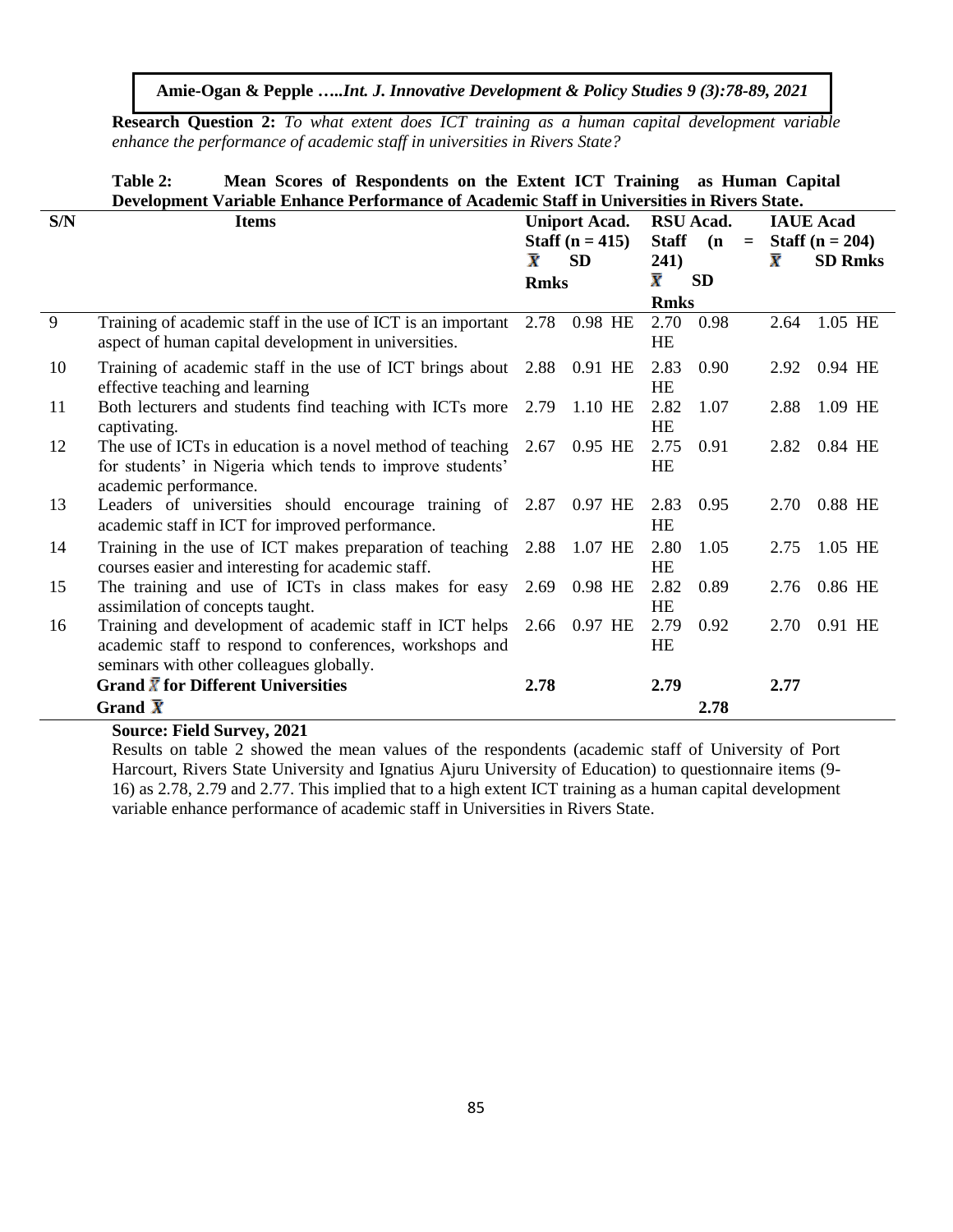#### **Hypotheses**

Ho<sub>1</sub>:There is no significant difference between the mean responses of academic staff from Rivers State University, Ignatius Ajuru University and University of Port Harcourt on the extent sabbatical programme as a human capital development variable enhance the performance of academic staff in Universities in Rivers State.

**Table 3: Summary of F-Ratio Showing One-Way Analysis of Variance of Mean Response of Academic Staff on the Extent Sabbatical Programme as a Human Capital Development Variable Enhance the Performance of Academic Staff in Universities in Rivers State.**

| <b>Source</b>                            | Sum of<br><b>Squares</b>          | DF              | <b>Mean</b><br><b>Square</b> | F-ratio | $\alpha$ | F-crit. |      | <b>Decision</b> |
|------------------------------------------|-----------------------------------|-----------------|------------------------------|---------|----------|---------|------|-----------------|
| Between Groups<br>Within Groups<br>Total | 119.035<br>12435.825<br>12554.859 | ∍<br>857<br>859 | 59.517<br>14.511             | 4.102   |          | 0.05    | 3.00 | Sig.            |

#### **Source: Field Survey, 2021**

Data on table 3 above shows a One-Way Analysis of Variance (One-Way ANOVA) of the mean scores of academic staff from RSU, IAUOE and UNIPORT on the extent sabbatical programme as a human capital development variable enhance their performance. At 0.05 level of significance and 2, 857 degree of freedom, F-ratio = 4.102 and F-crit. = 3.00. Since the F-crit.  $(3.00)$  was less than the F-ratio  $(4.102)$  and the calculated F-value was statistically significant at 0.05 significance level ( $F_{(2, 857)} = 4.102$ ), the null hypothesis was rejected and the alternative was upheld which states that there is a significant difference between the mean response scores of academic staff from RSU, IAUOE and UNIPORT on the extent sabbatical programme as a human capital development variable enhance their performance.

Ho<sup>2</sup> There is no significant difference between the mean responses of academic staff from Rivers State University, Ignatius Ajuru University and University of Port Harcourt on the extent ICT training as a human capital development variable enhance the performance of academic staff in Universities in Rivers State.

|  | Table 4: Summary of F-Ratio Showing One-Way Analysis of Variance of Mean Response of          |  |  |  |  |
|--|-----------------------------------------------------------------------------------------------|--|--|--|--|
|  | Academic Staff on the Extent ICT training as a Human Capital Development Variable Enhance the |  |  |  |  |
|  | Performance of Academic Staff in Universities in Rivers State.                                |  |  |  |  |

| <b>Source</b>                            | Sum of<br><b>Squares</b>      | DF         | <b>Mean</b><br><b>Square</b> | <b>F</b> -ratio | $\alpha$ | F-crit. |      | <b>Decision</b> |
|------------------------------------------|-------------------------------|------------|------------------------------|-----------------|----------|---------|------|-----------------|
| Between Groups<br>Within Groups<br>Total | 3.876<br>7185.872<br>7189.749 | 857<br>859 | 1.938<br>8.385               | .231            |          | 0.05    | 3.00 | Not Sig.        |

#### **Source: Field Survey, 2021**

Data on table 4 above shows a One-Way Analysis of Variance (One-Way ANOVA) of the mean scores of academic staff from RSU, IAUOE and UNIPORT on the extent ICT training as a human capital development variable enhance their performance. At 0.05 level of significance and 2, 857 degree of freedom, F-ratio  $= .231$  and F-crit.  $= 3.00$ . Since the F-crit. (3.00) was greater than the F-ratio (.231) and the F-ratio was not statistically significant at 0.05 significance level ( $F_{(2, 857)} = .231$ ), the null hypothesis was accepted which states that there is no significant difference between the mean response scores of academic staff from RSU, IAUOE and UNIPORT on the extent ICT training as a human capital development variable enhance their performance.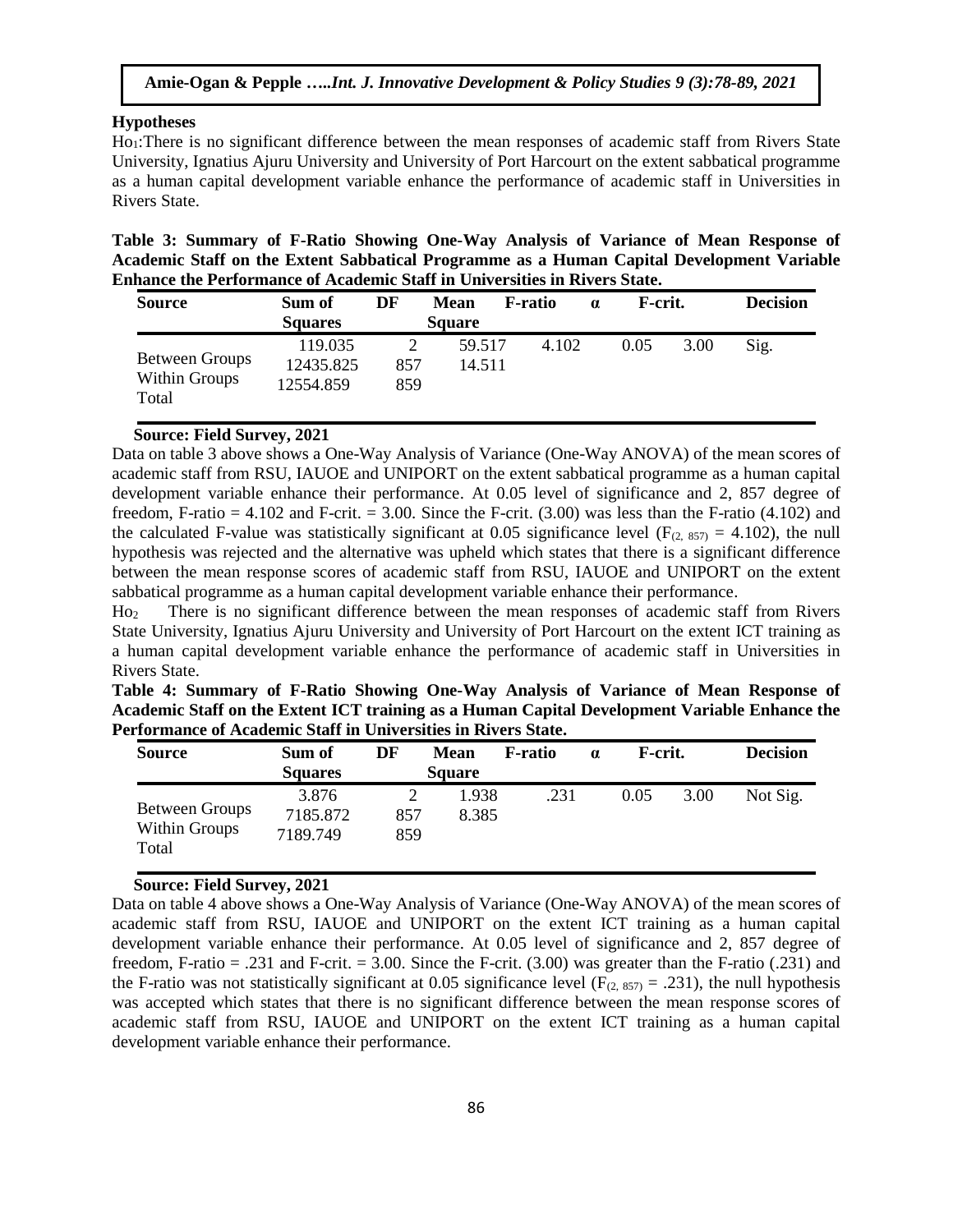# **DISCUSSION OF FINDINGS**

Findings on research question 1 on table 1 revealed that to a high extent sabbatical programme as a human capital development variable enhance performance of academic staff in Universities in Rivers State with grand mean of 2.83. Hypothesis 1 on table 3 further showed a significant difference between the mean response scores of academic staff from RSU, IAUOE and UNIPORT on the extent sabbatical programmes as a human capital development variable enhance their performance with the F-crit. (3.00) which was less than the F-ratio (4.102) and the calculated F-value statistically significant at 0.05 significance level ( $F_{(2, 857)} = 4.102$ ). This finding is in consonant with Richard and Fredrick (2019) who opined that participating in an exchange programme, the organization offers openness, freedom, and culture to match anyone with anyone. The finding is also supported Wilderman (2012) who noted that sabbatical leave has been held to play a significant role in enhancing teaching effectiveness, enlarging scholarly productivity, strengthening academic programmes, and developing lecturers' sense of belonging, commitment and loyalty to their institutions.

Findings on research question 2 on table 2 revealed that to a high extent ICT training as a human capital development variable enhance performance of academic staff in Universities in Rivers State with grand mean of 2.78. Hypothesis 2 on table 4 further showed no significant difference between the mean response scores of academic staff from RSU, IAUOE and UNIPORT on the extent training in the use of ICT in teaching as a human capital development variable enhance their performance with F-crit. (3.00) which was greater than the F-ratio (.231) and the F-ratio was not statistically significant at 0.05 significance level ( $F_{(2, 857)} = .231$ ). This finding is in consonant with Chigozie-Okwum (2018) who noted that government and leaders of universities are required to encourage and support academic staff in ICT training programmes for capacity building in the use of ICT facilities effectively as well as provide incentives for lecturers to acquire and develop related skills in ICT. This finding is also in tandem with Koko and Nwiyi (2006) who opined that integration of ICT in education is also as a result of innovativeness, competitiveness in technology and scientific research in the globe, requiring the teaching workforce to be developed and improved by the universities in accordance with the current academic needs of members of the society as the institution is established in the larger society.

#### **CONCLUSION**

From the findings of the study, it was concluded that human capital development programmes such as sabbatical leave and ICTtraining enhance the performance of academic staff in Universities in Rivers State. Thus, for an attainment of optimum performance among academic staff of Universities in Rivers State, there is the need for the management of Universities to encourage and support their academic staff to participate in various human capital development programmes available within and outside Nigerian Universities.

### **RECOMMENDATIONS**

Based on the findings of the study the following recommendations were made:

- 1. Academic staff in Rivers State Universities should readily access academic sabbatical programmes with full payment of their salaries and allowances in order to gain more knowledge for the improvement of student performance as well as developing themselves professionally.
- 2. Academic staff should be exposed to gross participation in the use of new technologies such overhead projectors, video conferencing and computer integrated multimedia consisting of stand-alone computer based work station, internet, Local Area Network (LAN) and Wide Area Network (WAN) in order to apply the knowledge gained in education for both teaching and learning.

# **REFERENCES**

Agi, U. K. & Adiele, E. E. (2015). *Educational management*. Port Harcourt: Harey Publications Coy. Amanchukwu, R. N. (2013). *Educational management and planning education resources. Port Harcourt:*  Harey Publications.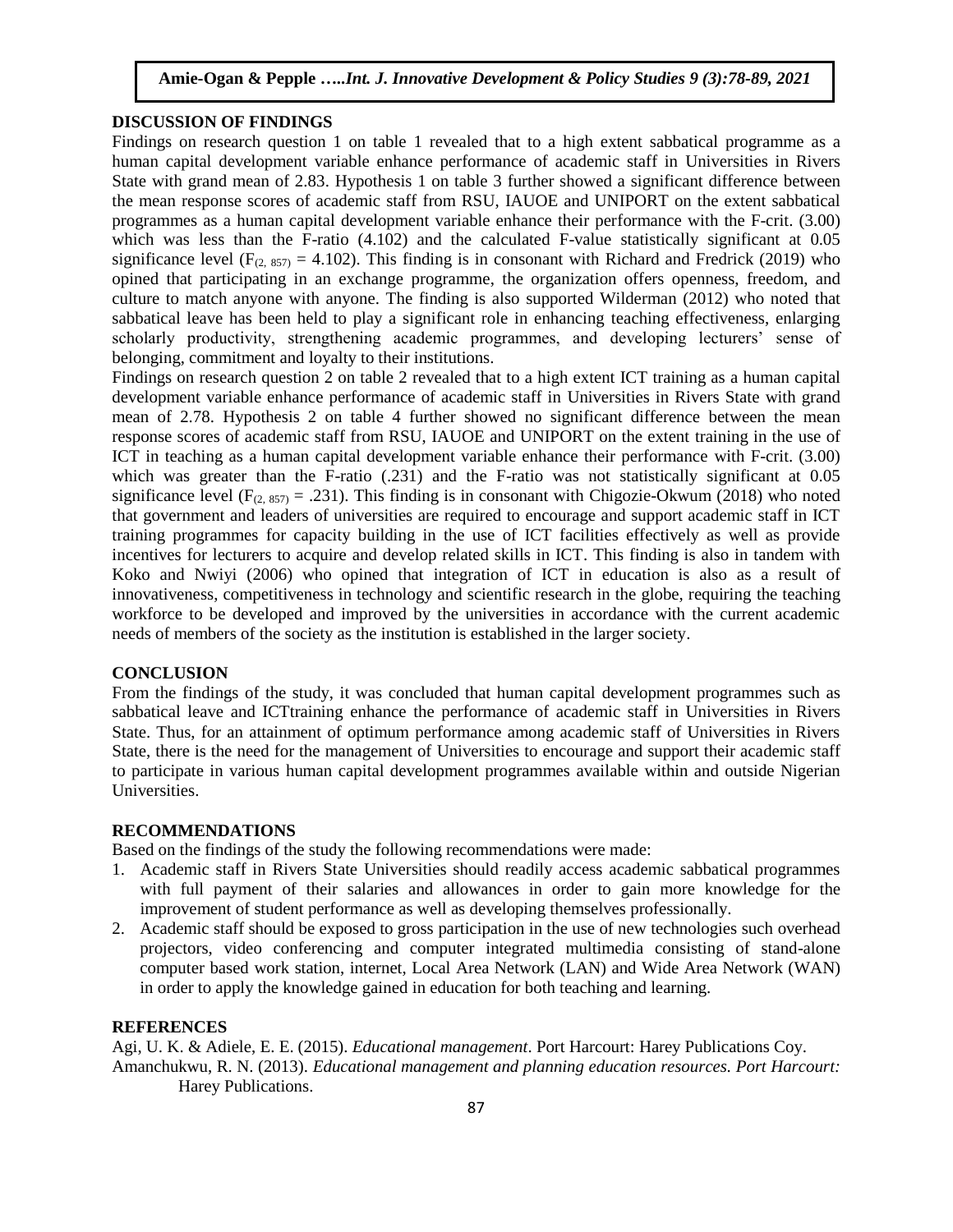**Amie-Ogan & Pepple …***..Int. J. Innovative Development & Policy Studies 9 (3):78-89, 2021*

- Armstrong, M. (2012). *Handbook of human resource management practice*. Asford Colour Press, United kingdom.
- Atuenyi, U. (2017, March 2). *Future learning and the Nigerian system*. Guardian Newspaper.
- Benshoff, J. M., & Spruill, D. A. (2002). Sabbaticals for counselor educators: Purposes, benefits, and outcomes. *Counselor Education and Supervision*, *42*, 131-144.
- Chigozie-Okwum, C. C. (2018). Policies on information and communication technology education planning. In N. P. Ololube (Ed). *Handbook of research on educational planning and policy analysis. Port Harcourt:* Pearl Publishers.
- Deji-Folutie, O. (2020, June 4). Nigeria: COVID-19-what Nigeria and its higher institutions can learn from their failures*. Retreived* 13/8/2020 *from*  premiumtimes.allafrica.com/stories/202006050171.html
- Denga, D. I. (2015). *Managerial psychology in business and educational administration* Amazon's Publishers. Washington.
- Du-Plisses, M. (2007). The role of knowledge management in innovation. *Journal of Knowledge Management, 11*(4), 20 – 29.
- Eigbiremoden, G. O. & Anaduaka, U. S. (2014). Human capital development and economic growth: the Nigerian experience. *International Journal of Academic Research in Business and Social Sciences, 4*(4), 25-35.
- Federal Republic of Nigeria (FRN) (2013). *National policy on education (6th edition).* Abuja: NERDC Printing Press.
- Federal Republic of Nigeria (FRN) (2014). *National policy on education (6th edition).* Abuja: NERDC Printing Press.
- Flaspohler, M. R. (2009). Librarian sabbatical leaves: Do we need to get out more? *Journal of Academic Librarianship, 35*(2), 152-161.
- Fuller, J. (2003). The impact of sabbaticals on burnout precursors and tenure among Nazarene clergy in the United States. *PhD Thesis Submitted to Asbury Theological Seminary. Wilmore, Kentucky.*
- Kalagbor, L. D. (2017). *Educational administration: Principles and practices in schools.* Port Harcourt*:*  Standout Publishers.
- Koko, M. N. & Nwiyi, G. U. (2006). *Educational management: A practical perspective.* Port Harcourt: Rodi Printing & Publishing*.*
- Miller, M. & Kang, B. (2006). Impact of sabbatical leaves on teaching: a case study of post sabbatical measures. *e-Journal of Organizational Learning and Leadership, 5*(1). *Retrieved February 6, 2014 from [www.leadingtoday.org/weleadinlearning/feb06](http://www.leadingtoday.org/weleadinlearning/feb06)*
- National Universities Commission (NUC) (2019). NUC sends professors, senior lecturers to oil rig, industries for sabbatical leave, NUC Publications.
- Okojie, J. (2007). *The national universities commission: Approved minimum academic standards documents,* 1989. NUC Publications
- Ololube, N. P. (2018). Leadership use of scenario and alternatives in policy analysis in Nigerian educational systems. In N. P. Ololube (Ed). *Handbook of research on educational planning and policy analysis*. Pearl Publishers international.
- Otto, L. R. & Kroth, M. (2011). An examination of the benefits and costs of sabbatical leave for general higher education, industry, and professional-technical/community college environments. *Journal of stem teacher education, 48*(3), 22-43.
- Peretomode V. F. & Peretomode, O. (2001). *Human resources management: Principles, policies and practice .*Onosomegbowho Ogbinaka Publishers.
- Richard, C. & Friedrick, L. (2019). *Transforming leadership education through exchange programmes .Retrieved from* transforming-leadership-education-through-exchange-programme-06196385.
- Son, H.H. (2010). *Human capital development*. ADB economics working paper Series, N0.225. Asian Development Bank.